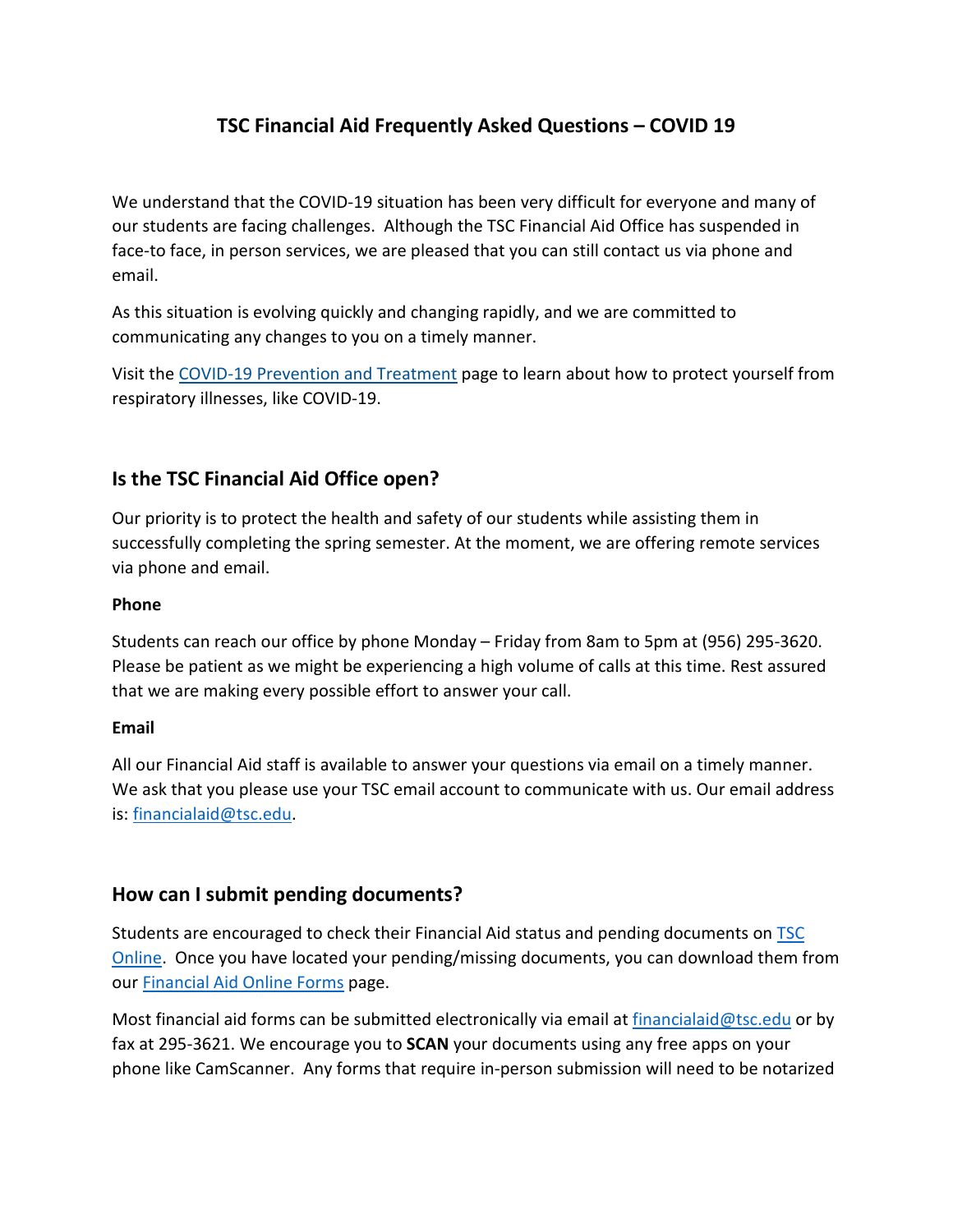before submitting electronically. If you are unsure, please contact the Financial Aid Office by phone or email.

### **When can I expect my refund?**

The Financial Aid Office will continue to process disbursements remotely.

The Finance Office will continue processing refunds on a weekly basis. For questions on how to set up your direct deposit via Bank Mobile, please visit [http://tsc.edu/index.php/about/office](http://tsc.edu/index.php/about/office-of-finance/refunds.html)[of-finance/refunds.html](http://tsc.edu/index.php/about/office-of-finance/refunds.html) .

# **What if I need assistance in completing the financial aid application?**

You may contact our office to get assistance by phone at 956-295-3620.

### **How are my student loans impacted during the COVID-19 crisis?**

In a [press release,](https://www.ed.gov/news/press-releases/delivering-president-trumps-promise-secretary-devos-suspends-federal-student-loan-payments-waives-interest-during-national-emergency?utm_content=&utm_medium=email&utm_name=&utm_source=govdelivery&utm_term=) the Federal Department of Education announced all borrowers with qualifying loans would automatically have their interest rate set to 0% for at least 60 days from March 13, 2020, and added that they would be able to halt payments on their loans for at least two months by requesting an administrative forbearance through their loan servicer.

We encourage you monito[r Student Aid](https://studentaid.gov/announcements-events/coronavirus) page for up to date information.

# **Will my financial aid be impacted if I withdraw from my courses?**

We know that students are facing responsibilities at home and work and with online classes. However, it is still important that you stay enrolled and pass your classes. In general, students must continue to maintain minimum program enrollment requirements to receive aid.

If you are planning to officially withdraw from **all** of your courses, please consult with an academic and financial aid advisor before doing so. Withdrawing from all courses can negatively affect your aid.

# **Can I still complete the 2021-2022 FAFSA?**

We have started processing financial aid applications for the 2021–22 academic year.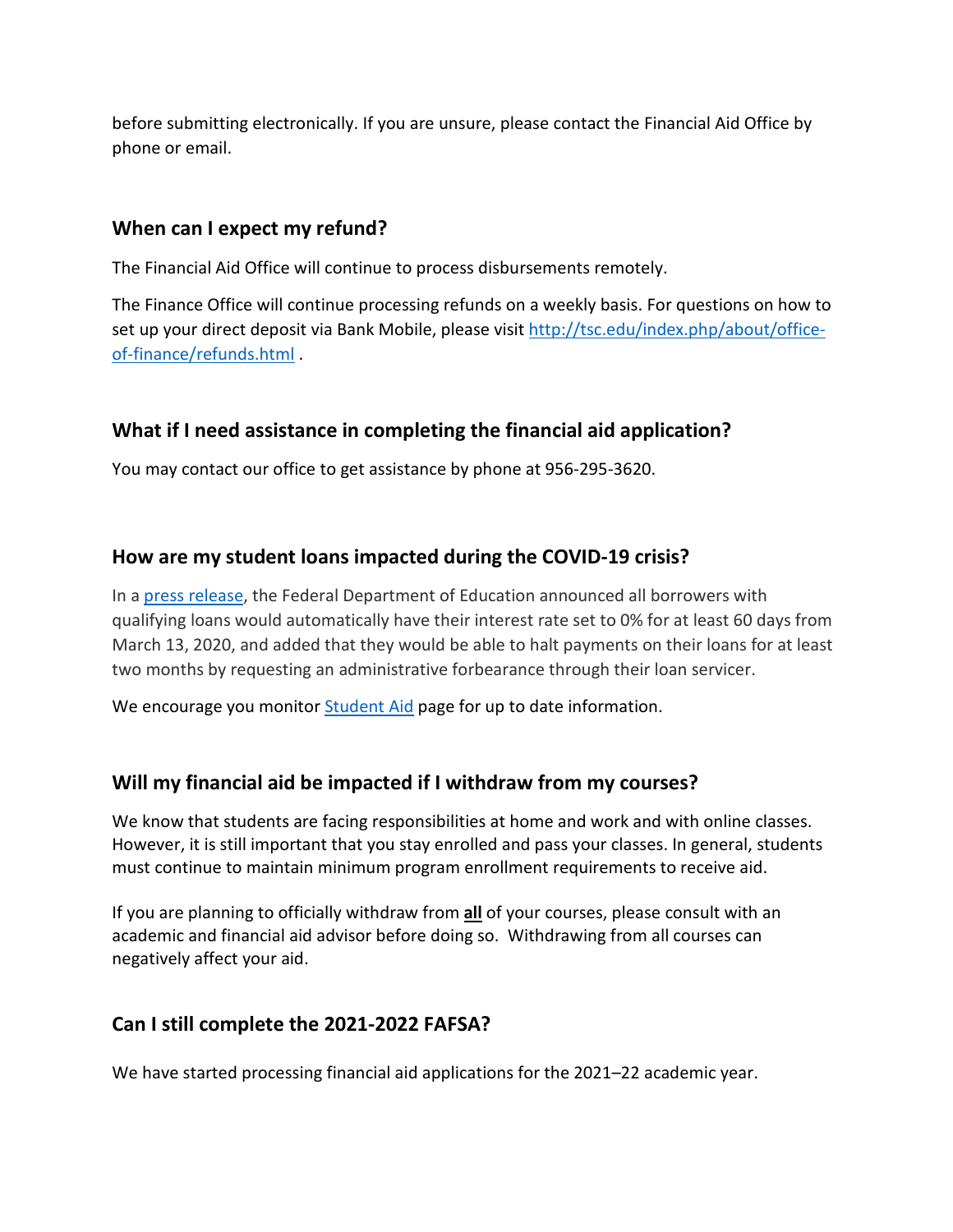Please keep in mind that you must complete Free Application for Federal Student Aid (FAFSA) each year that you want to apply for federal and state grants, federal work-study, or institutional scholarships. Learn how to [complete the FAFSA.](https://www.cpcc.edu/financial-aid/applying/fafsa)

If you have already completed the 2021–22 FAFSA, log in to My TSC to check if you need to provide additional documentation to complete your financial aid offer.

# **How do I submit a Financial Aid Appeal Packet?**

Compliance with SAP (Satisfactory Academic Progress) standards must be met in order for a student to retain their financial aid eligibility. Students are advised to check their status through their TSC Online account or by contacting the Financial Aid Office. If you are currently on Financial Aid Suspension, you may submit an appeal. The Financial Aid Appeal Form and Academic Plan form is available here:

[Financial Aid Satisfactory Academic Process \(SAP\) Appeal Packet](http://www.tsc.edu/images/FAForms2019/SAP_Appeal_Packet.pdf)

# **I am receiving an outside scholarship, how do I submit my scholarship check?**

If you are receiving an outside scholarship check, please mail your check to the address below:

Texas Southmost College Finance Office Attn: Cashiers – Berta Orive 80 Fort Brown, Brownville, Texas 78520

# **Where can I find more information regarding COVID-19?**

The Centers for Disease Control and Prevention (CDC) and the World Health Organization (WHO) provide helpful Frequently Asked Questions resources that are updated as new information about the rapidly evolving situation with COVID-19 becomes available.

The Texas Department of State Health Services has resources specifically for Texans that also contains updated information. Please use the links below:

CDC: Frequently Asked Questions and Answers [www.cdc.gov/coronavirus/2019-ncov/faq.html](https://www.cdc.gov/coronavirus/2019-ncov/faq.html)

CDC: What you should know about Coronavirus Disease 2019 (COVID-19) [www.cdc.gov/coronavirus/2019-ncov/about/index.html](https://www.cdc.gov/coronavirus/2019-ncov/about/index.html)